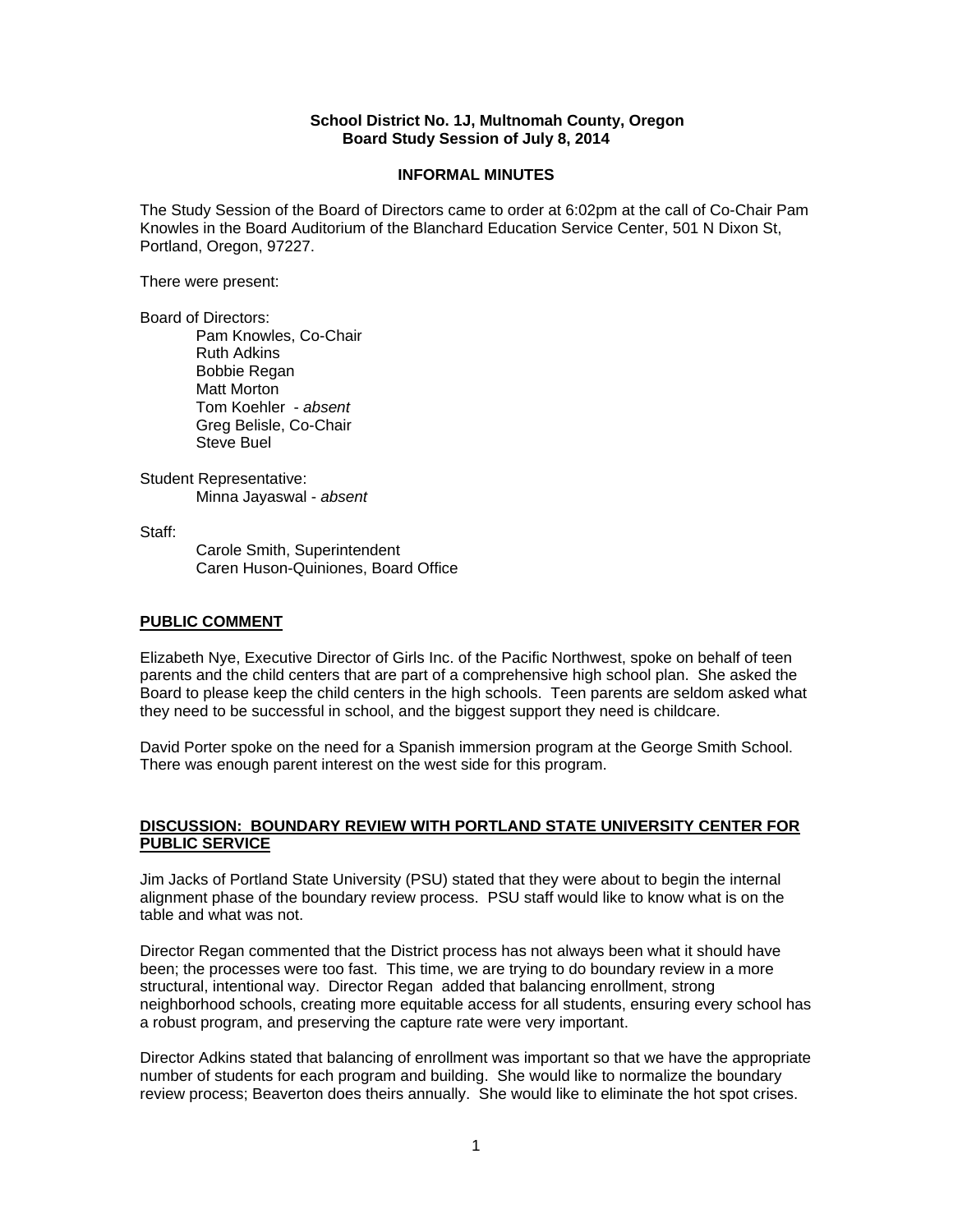Director Buel asked if PSU has prepared a map which shows each school, the number of students who would attend their neighborhood school, and the natural boundaries. Mr. Jacks responded no, but it was something that could be done in the future. Director Buel indicated that that was where one should start.

Co-Chair Belisle stated that the hardest part was determining the closest neighborhood school as his house is within one mile of three schools. Part of the discussion is how interrelated the issues are and we need to consider the current grade configuration.

Co-Chair Knowles stated that a discussion around K-8s needs to occur and that we need to look at the facilities that are too small to have a robust program. We should also look at where we would place more middle schools. 34% of our students do not go to their neighborhood school. Director Adkins added that we did not want to create additional upheaval and change. The Superintendent's Advisory Committee on Enrollment and Transfer (SACET) was currently discussing the issue of choice and were working with the PSU team in aligning their work. Director Regan commented that we need to also discuss what the correct size is for our schools. Co-Chair Belisle mentioned that we should also discuss transportation and socioeconomic status.

Director Morton suggested the creation of parody across the District, equity of opportunity, looking for a logical smart process that stands the test of time and would evolve with the changing demographics of our communities, and, no longer to distinguish the quality of schools on the zip code in which they preside.

Director Buel stated that a physical review was needed and that children should be able to go to the school closest to their house,

Mr. Jacks asked the Board if they had a strong preference about things that should or should not be included in a District-wide boundary review. Director Regan stated that we should include the ideal size of schools, natural boundaries, preserving our capture rate, impact of the bond in building new schools, more detailed population projections, charter schools, and alternative schools fit into the discussion. Skyline Elementary is unique in our District – would we allow an exception for them? Director Morton stated that we should not include school closures. Director Adkins commented that we should include a discussion on grandfathering in our Enrollment and Transfer Policy. Co-Chair Knowles mentioned that she would not take school closures off the table. This was a long-term process/policy that we were working on, and she could foresee some of the smaller schools consolidating and the possibility of adding middle schools. We need some decisions from SACET so that we can tie that in with boundary review. Director Regan stated that she would word it in such a way that this process was not intended to include school closures; it should be clear from the start that we are not going into this process to close schools. Director Buel agreed with Director Morton that school closures should be off the table. Director Regan commented that she would prefer that we not have a lot of discussions that are not relevant to our students and student success. We need to focus on having a great option in every neighborhood and keep the focus on the students. Co-Chair Belisle added that the Board should consider prioritizing their values

Mr. Jacks reported that this was an evolving conversation. There will be a continuing public conversation about boundary review. One scenario may include a robust public community conversation. There will be a scenario that is faster or shorter with trade-offs. PSU will have a conversation similar to tonight's with District leadership and they will look for the overlapping values. Boundary review will not be the right tool for every situation, and how you choose to engage the community over time is going to be important. Mr. Jacks asked the Board what specific points in the process the Board should play a formal role in the boundary review process. Director Regan responded that the Board should consider a Board Committee, with perhaps three Board members, which would work with PSU on the project going forward. Director Adkins stated that the project was huge and that the entire Board should be engaged and weigh in at key